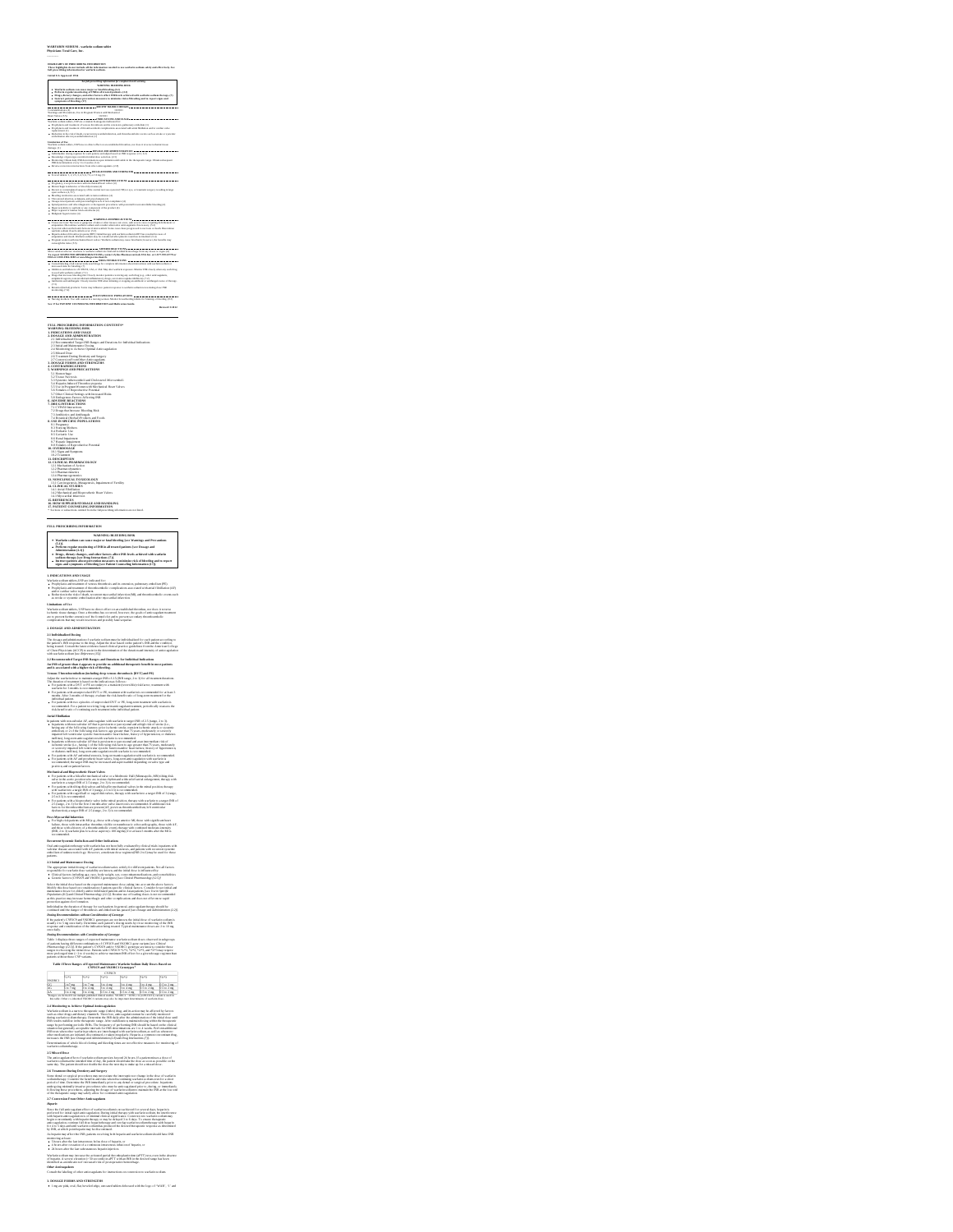# $\begin{split} &\frac{1}{2\pi}\sum_{n=0}^{\infty}\frac{1}{n!}\sum_{n=0}^{\infty}\frac{1}{n!}\sum_{n=0}^{\infty}\frac{1}{n!}\sum_{n=0}^{\infty}\frac{1}{n!}\sum_{n=0}^{\infty}\frac{1}{n!}\sum_{n=0}^{\infty}\frac{1}{n!}\sum_{n=0}^{\infty}\frac{1}{n!}\sum_{n=0}^{\infty}\frac{1}{n!}\sum_{n=0}^{\infty}\frac{1}{n!}\sum_{n=0}^{\infty}\frac{1}{n!}\sum_{n=0}^{\infty}\frac{1}{n!}\sum_{n=0}^$

10 mg are white to off white, oval, flat, beveled edge, uncoated tablets debossed with the logo of **4. CONTRAINDICATIONS Pregnancy** Warfarin sodium tabletsare contraindicated in women who are pregnant except in pregnant women with mechanical heart valves, who are athigh risk ofthromboembolism [*see Warnings and Precautions (5.5) and Use in Specific Populations (8.1)].* Warfarin sodium tabletscan cause fetal harm when administered to <sup>a</sup> pregnant woman. Warfarin sodium tabletsexposure during pregnancy causes <sup>a</sup> recognized pattern ofmajor congenital malformations (warfarin embryopathy and fetotoxicity), fatal fetal hemorrhage, and an increased risk of spontaneous abortion and fetal mortality. If warfarin sodium tabletsare used during pregnancy or if the patient becomes pregnant while taking this drug, the patient should be apprised of the potential hazard to a fetus [see *Warnings and Precautions (5.6)* and *Use in Specific Populations (8.1)].* Hemorrhagic tendencies or blood dyscrasias Recent or contemplated surgery ofthe central nervous system or eye, or traumatic surgery resulting in large open surfaces [*see Warnings and Precautions (5.7)]* Bleeding tendencies associated with: − Active ulceration orovert bleeding ofthe gastrointestinal, genitourinary, or respiratory tract − Central nervous system hemorrhage − Cerebral aneurysms, dissecting aorta − Pericarditis and pericardial effusions − Bacterial endocarditis Threatened abortion, eclampsia, and preeclampsia Unsupervised patients with conditions associated with potential high level of non-compliance Spinal puncture and other diagnostic ortherapeutic procedures with potential for uncontrollable bleeding Hypersensitivity to warfarin orto any other components of this product (e.g., anaphylaxis) [see *Adverse Reactions (6)]* Major regional or lumbar block anesthesia Malignant hypertension **5. WARNINGS AND PRECAUTIONS 5.1 Hemorrhage** Warfarin sodium can cause major or fatal bleeding. Bleeding is more likely to occur within the first month. Risk factors for bleeding include high intensity ofanticoagulation (INR >4), age greater than orequal to 65, history ofhighly variable INRs, history ofgastrointestinal bleeding, hypertension, cerebrovascular disease, anemia, malignancy, trauma, renal impairment, certain genetic factors [see *Clinical Pharmacology (12.5)],* certain concomitant drugs [see *Drug Interactions (7)],* and long duration of warfarin therapy. Perform regularmonitoring ofINR inall treated patients. Those athigh risk ofbleeding may benefit from morefrequent INR monitoring, careful dose adjustment to desired INR, and a shortest duration of therapy appropriate for the clinical condition. However, maintenance of INR inthe therapeutic range does not eliminate the risk ofbleeding. Drugs, dietary changes, and other factors affect INR levels achieved with warfarin sodium therapy. Perform morefrequent INR monitoring when starting orstopping other drugs, including botanicals, or when changing dosages of other drugs [see *Drug Interactions (7)].* Instruct patients about prevention measures to minimize risk ofbleeding and to report signs and symptoms of bleeding [see *Patient Counseling Information (17)].* **5.2 Tissue Necrosis** Necrosis and/or gangrene of skin and other tissues is an uncommon but serious risk (< 0.1%). Necrosis may be associated with local thrombosis and usually appears within afew days of the start of warfarin

sodium therapy.In severe cases of necrosis, treatment through debridement or amputation of the affected tissue, limb, breast, or penis has been reported. Careful clinical evaluation isrequired to determine whether necrosis is caused by an underlying disease. Although various treatments have been attempted, no treatment for necrosis has been considered uniformly effective. Discontinue warfarin sodium therapy if necrosis occurs. Consider alternative drugs if continued anticoagulation therapy is necessary. **5.3 Systemic Atheroemboli and Cholesterol Microemboli** Anticoagulation therapy with warfarin sodium mayenhance the release of atheromatous plaque emboli. Systemic atheroemboli and cholesterol microemboli can present with a variety ofsigns and symptoms depending on the site of embolization. The most commonly involved visceral organs are the kidneys followed by the pancreas, spleen, and liver. Some cases have progressed to necrosis or death. A distinct syndrome resulting from microemboli to the feet is known as"purple toes syndrome." Discontinue warfarin sodium therapy ifsuch phenomena are observed. Consider alternative drugs if continued anticoagulation therapy is necessary. **5.4 Heparin-Induced Thrombocytopenia** Do notuse warfarin sodium as initialtherapy in patients with heparin-induced thrombocytopenia (HIT) and with heparin-induced thrombocytopenia with thrombosis syndrome (HITTS). Cases of limb ischemia, necrosis, and gangrene have occurred in patients with HIT and HITTS when heparin treatment was discontinued and warfarin therapy was started orcontinued. In some patients, sequelae have included amputation ofthe involved area and/or death. Treatment with warfarin sodium maybe considered after the platelet count has normalized. **5.5 Us e in Pregnant Women with Mechanical Heart Valves** Warfarin sodium can cause fetal harm when administered to a pregnant woman. While warfarin sodium is contraindicated during pregnancy, the potential benefits of using warfarin sodium may outweigh the risks for pregnant women with mechanical heart valves athigh risk ofthromboembolism. In those individual situations, the decision to initiate orcontinue warfarin sodium should be reviewed with the patient, taking into consideration the specific risks and benefits pertaining to the individual patient's medical situation, as well as the most current medical guidelines. Warfarin sodium exposure during pregnancy causes a recognized pattern ofmajor congenital malformations (warfarin embryopathy and fetotoxicity), fatal fetal hemorrhage, and an increased risk ofspontaneous abortion and fetal mortality. If this drug is used during pregnancy, or if the patient becomes pregnant while taking this drug, the patient should be apprised ofthe potential hazard to a fetus [see *Use in Specific Populations (8.1)].* **5.6 Females of Reproductive Potential**

Warfarin sodium exposure during pregnancy can cause pregnancy loss, birth defects, or fetal death.<br>Discuss pregnancy planning with fetales of reproductive potential who are on warfarin sodium therapy<br>Jure *Contraindication* 

 $\begin{minipage}[t]{0.03\textwidth} \begin{minipage}[t]{0.03\textwidth} \begin{minipage}[t]{0.03\textwidth} \begin{minipage}[t]{0.03\textwidth} \begin{minipage}[t]{0.03\textwidth} \begin{minipage}[t]{0.03\textwidth} \begin{minipage}[t]{0.03\textwidth} \begin{minipage}[t]{0.03\textwidth} \begin{minipage}[t]{0.03\textwidth} \begin{minipage}[t]{0.03\textwidth} \begin{minipage}[t]{0.03\textwidth} \begin{minipage}[t]{0.03\textwidth} \begin{minipage}[t]{0.03\textwidth$ 

gare interesting that possible to contact the contact determines the contact term of the contact the contact of<br>the contact of the contact of the contact of the contact of the contact of<br>the contact of the contact of the

Skin disorders: rash, dermatitis (including bullous eruptions), pruritus, alopecia<br>Respiratory disorders: chills<br>General disorders: chills

**7. DRUG INTERACTIONS**<br>**7. DRUG INTERACTIONS**<br>Drugs may invest that the surfacts such another angle pharmac of quantic as pharmac objects on chancions.<br>**Pharmacon/youtic succhanties** to change interactions with war

 $\begin{split} &\frac{1}{2}\sum_{n=0}^{\infty}\frac{1}{n!}\sum_{n=0}^{\infty}\frac{1}{n!}\sum_{n=0}^{\infty}\frac{1}{n!}\sum_{n=0}^{\infty}\frac{1}{n!}\sum_{n=0}^{\infty}\frac{1}{n!}\sum_{n=0}^{\infty}\frac{1}{n!}\sum_{n=0}^{\infty}\frac{1}{n!}\sum_{n=0}^{\infty}\frac{1}{n!}\sum_{n=0}^{\infty}\frac{1}{n!}\sum_{n=0}^{\infty}\frac{1}{n!}\sum_{n=0}^{\infty}\frac{1}{n!}\sum_{n=0}^{\in$ 

**Enzyme Inhibitors Inducers** CYP2C9 amiodarone, capecitabine, cotrimoxazole, etravirine, fluconazole, fluvastatin, fluvoxamine, metronidazole miconazole, oxandrolone, sulfinpyrazone, tigecycline, voriconazole, zafirlukast aprepitant, bosentan, carbamazepine, phenobarbital, rifampin CYP1A2 acyclovir, allopurinol, caffeine, cimetidine, ciprofloxacin, disulfiram, enoxacin, famotidine, fluvoxamine, methoxsalen, mexiletine, norfloxacin, oral contraceptives, phenylpropanolamine, propafenone, propranolol, terbinafine, thiabendazole, ticlopidine, verapamil, zileuton montelukast, moricizine, omeprazole, phenobarbital, phenytoin, cigarette smoking CYP3A4 alprazolam, amiodarone, amlodipine, amprenavir, aprepitant, atorvastatin, atazanavir, bicalutamide, cilostazol, cimetidine, ciprofloxacin, clarithromycin, conivaptan, cyclosporine, darunavir/ritonavir, diltiazem, erythromycin, fluconazole, fluoxetine, fluvoxamine, fosamprenavir, imatinib, indinavir, isoniazid, itraconazole, ketoconazole, lopinavir/ritonavir, nefazodone, nelfinavir, nilotinib, oral contraceptives, posaconazole, ranitidine, ranolazine, ritonavir, saquinavir, telithromycin, tipranavir, voriconazole, zileutonarmodafinil, amprenavir, aprepitant, bosentan, carbamazepine, efavirenz, etravirine, modafinil, nafcillin, phenytoin, pioglitazone, prednisone, rifampin, rufinamide **7.2 Drugs that Increas e Bleeding Risk**

Examples of drugs known to increase the risk of bleeding are pressured in Table 3. Because bleeding<br>risk is increased when these drugs are used concominatly with warfarin, closely mosinor parients<br>receiving any such drug w

**Table 3Drugs that Can Increas e the Risk of Bleeding Drug Class Specific Drugs** Anticoagulants argatroban, dabigatran, bivalirudin, desirudin, heparin, lepirudin Antiplatelet Agents aspirin, cilostazol, clopidogrel, dipyridamole, prasugrel, ticlopidine Nonsteroidal Anti-Inflammatory Agents celecoxib, diclofenac, diflunisal, fenoprofen, ibuprofen, indomethacin, ketoprofen, ketorolac, mefenamic acid, naproxen, oxaprozin, piroxicam, sulindac Serotonin Reuptake Inhibitors citalopram, desvenlafaxine, duloxetine, escitalopram, fluoxetine, fluvoxamine, milnacipran, paroxetine, sertraline, venlafaxine, vilazodone **7.3 Antibiotics and Antifungals** There have been reports of changes in INR in patients taking warfarin and antibiotics or antifungals, but clinical pharmacokinetic studies have notshown consistent effects of these agents on plasma concentrations of warfarin. Closely monitor INR when starting orstopping any antibiotic orantifungal in patients taking warfarin. **7.4 Botanical (Herbal) Products and Foods** Exercise caution when botanical (herbal) products are taken concomitantly with warfarin sodium. Few adequate, well-controlled studies evaluating the potential for metabolic and/or pharmacologic interactions between botanicals and warfarin sodium exist. Due to a lack ofmanufacturing standardization with botanical medicinal preparations, the amount of active ingredients may vary. This could further confound the ability to assess potential interactions and effects on anticoagulation. Some botanicals may cause bleeding events when taken alone (e.g., garlic and Ginkgo biloba) and may have anticoagulant, antiplatelet, and/or fibrinolytic properties. These effects would be expected to be additive to the anticoagulant effects of warfarin sodium. Conversely, some botanicals may decrease the effects of warfarin sodium (e.g., co-enzyme Q , St. John's wort ginseng). Some botanicals and foods can interact with warfarin sodium through CYP450 interactions (e.g., echinacea, grapefruit juice, ginkgo, goldenseal, St. John's wort). Monitor the patient's response with additional INR determinations when initiating ordiscontinuing any botanicals. **8. USE IN SPECIFIC POPULATIONS 8.1 Pregnancy**

 $\overline{\phantom{0}}$ 

**Pregnancy Category D** for women with mechanical heart valves [see *Warnings and Precautions (5.5)]* and **Pregnancy Category X** for other pregnant populations [see *Contraindications (4)].* Warfarin sodium tabletsare contraindicated in women who are pregnant except in pregnant women with mechanical heart valves, who are athigh risk ofthromboembolism, and forwhom the benefits of warfarin sodium mayoutweigh the risks. Warfarin sodium can cause fetal harm when administered to a pregnant woman. Warfarin sodium exposure during pregnancy causes a recognized pattern ofmajor congenital malformations (warfarin embryopathy), fetal hemorrhage, and an increased risk ofspontaneous abortion and fetal mortality. The reproductive and developmental effects of warfarin sodium have notbeen evaluated in animals. If this drug is used during pregnancy orif the patient becomes pregnant while taking this drug, the patient should be apprised ofthe potential hazard to the fetus. In humans, warfarin crosses the placenta, and concentrations in fetal plasma approach the maternal values. Exposure to warfarin during the first trimester of pregnancy caused a pattern ofcongenital malformations in about 5% of exposed offspring. Warfarin embryopathy ischaracterized by nasal hypoplasia with orwithout stippled epiphyses (chondrodysplasia punctata) and growth retardation (including low birth weight). Central nervous system and eye abnormalities have also been reported, including dorsal midline dysplasia characterized by agenesis of the corpus callosum, Dandy-Walker malformation, midline cerebellar atrophy, and ventral midline dysplasia characterized by optic atrophy. Mental retardation, blindness, schizencephaly, microcephaly, hydrocephalus, and other adverse trimesters of pregnancy [see *Contraindications (4)* and *Warnings and Precautions (5.6)].* **8.3 Nursing Mothers**

pregnancy outcomes have been reported following warfarin exposure during the second and third

Based on published data in 15 nursing mothers, warfarin was not detected in human milk. Among the 15 full-term newborns, 6 nursing infants had documented prothrombin times within the expected range. Prothrombin times were not obtained for the other 9 nursing infants. Monitor breastfeeding infants for bruising orbleeding. Effects in premature infants have not been evaluated. Caution should be exercised when warfarin sodium is administered to a nursing woman. **8.4 Pediatric Us e** Adequate and well-controlled studies with warfarin sodium havenot been conducted in any pediatric population, and the optimum dosing, safety, and efficacy in pediatric patients is unknown. Pediatric use of warfarin sodium is based on adult data and recommendations, and available limited pediatric data from observational studies and patient registries. Pediatric patients administered warfarin sodium should avoid any activity orsport that may result in traumatic injury. The developing hemostatic system in infants and children results in a changing physiology of thrombosis and response to anticoagulants. Dosing ofwarfarin in the pediatric population varies by patient age, with infants generally having the highest, and adolescents having the lowest milligram per kilogram doserequirements to maintain target INRs. Because of changing warfarin requirements due to age, concomitant medications, diet, and existing medical condition, target INR ranges may be difficult to achieve and maintain in pediatric patients, and more frequent INR determinations are recommended. Bleeding rates varied by patient population and clinical care center in pediatric observational studies and patient registries. Infants and children receiving vitamin K-supplemented nutrition, including infant formulas, may be resistant to warfarin therapy, while human milk-fed infants may be sensitive to warfarin therapy. **8.5 Geriatric Us e** Of the total number of patients receiving warfarin sodium in controlled clinical trials for which data were available for analysis, 1885 patients (24.4%) were 65 years and older, while 185 patients (2.4%) were 75 years and older. No overall differences in effectiveness or safety were observed between these patients and younger patients, but greater sensitivity ofsome older individuals cannot be ruled out.Patients <sup>60</sup> years or older appear to exhibit greater than expected INR response to the anticoagulant effects of warfarin [see *Clinical Pharmacology (12.3)].* Warfarin sodium tabletsare contraindicated in any unsupervised patient with senility. Observe caution with administration of warfarin sodium to elderly patients in any situation orwith any physical condition where added risk of hemorrhage is present. Consider lower initiation and maintenance doses of warfarin sodium in elderly patients [see *Dosage and Administration (2.2,2.3)].* **8.6 Renal Impairment** Renal clearance is considered to be a minor determinant of anticoagulant response to warfarin. No dosage adjustment is necessary for patients with renal impairment. **8.7 Hepatic Impairment** Hepatic impairment can potentiate the response to warfarin through impaired synthesis of clotting

factors and decreased metabolism of warfarin. Use caution when using warfarin sodium in these patients.

RA Penades de Répubbaches Paraulial<br>Markaria codian especiare daring pregnancy can cause spontaneous abordon, birth defects, où final<br>dotta, Fernáncia françoidación pontulai vina are candidares for variation solution regul

**10. OVERDOSAGE**

**10.2 Treatment**

104. Niges and Symptems:<br>Hesoling (s.g., appearance of blood in crooks or urine, hemmaria, excessive meanwal bleeding, melema,<br>preschiae, excessive branking or persistent coasing from superficial injuries, amenjuined full

**Table 2 Examples of CYP450 Interactions with Warfarin**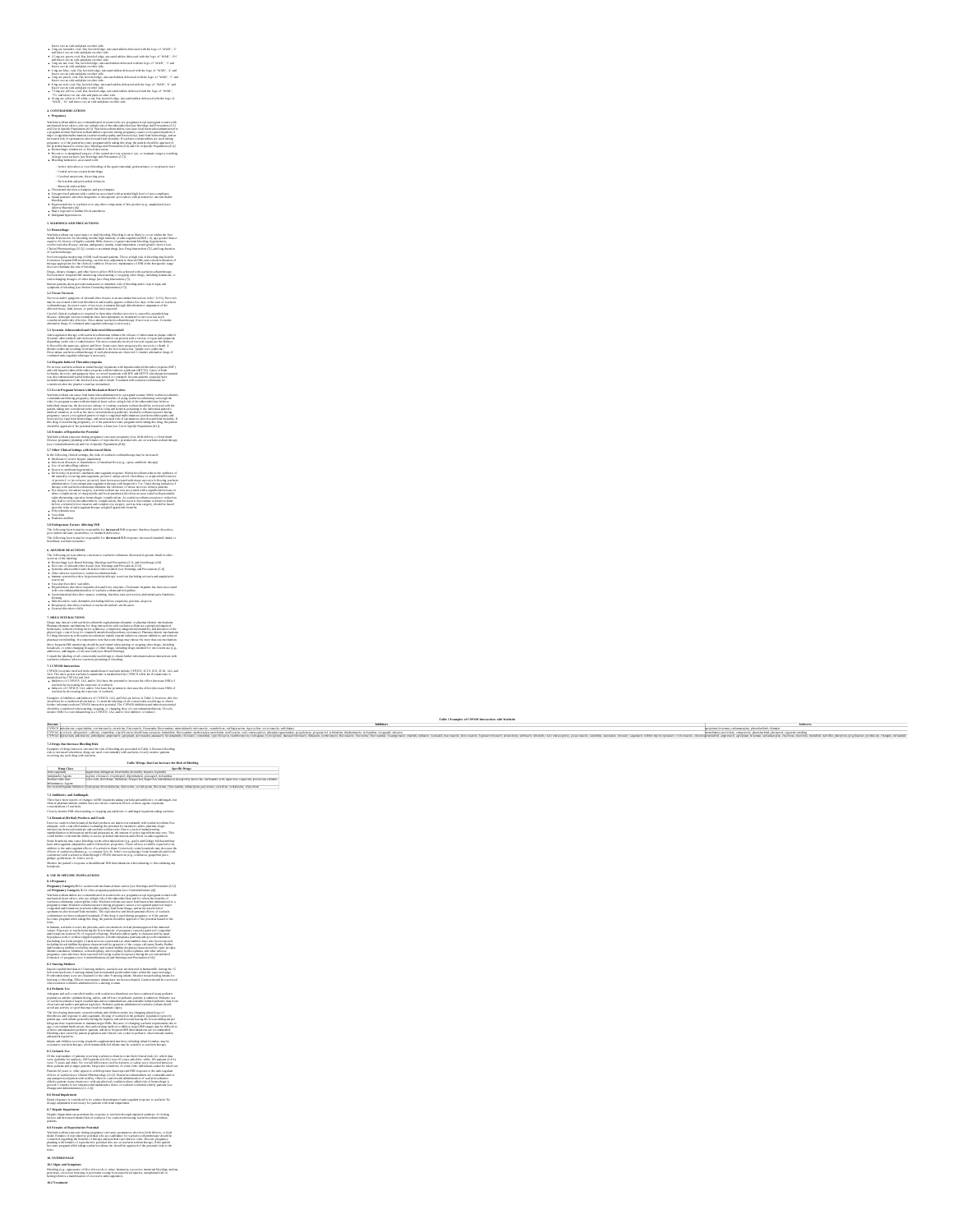| Stady         | $\boldsymbol{\kappa}$                      |      |            | Threshoemholen   | % Major Bleeding  |         |                                       |                 |
|---------------|--------------------------------------------|------|------------|------------------|-------------------|---------|---------------------------------------|-----------------|
|               | alustatio, Transat Burkara Control Putants |      |            | <b>GARGINERS</b> | Reduction a solve |         | Wednesda, Texased Control<br>Patients | Patients        |
| <b>AFASAK</b> | 225                                        | 336  | $1.5 - 2$  | 2.9              | $\omega$          | 0.027   | 0.6                                   |                 |
| SPAR          | 210                                        | 211  | $13 - 1.8$ | $\infty$         | 67                | 6.01    | 1.9                                   | $\overline{13}$ |
| BAATAF        | 212                                        | 208  | $12 - 1.5$ | i Se             | 66                | $-0.05$ | 0.9                                   | 0.5             |
| CAFA          | 697                                        | 99.1 | 12-16 2-1  |                  | ×.                | 0.25    | $^{27}$                               | 0.5             |
| SPINAF        | 360                                        | 36   | $12 - 1.5$ |                  | $\infty$          | 0.001   | $^{2.2}$                              | 1.5             |

Trick is positent with both of and risk category in particle formations<br>guident with excitation of the control of the control of the control of<br>the control of the control of the control of the control of the control of<br>th



|                  | <b>Marchan</b> |                                                                                                                                                                                                                                                                                                                                                                                                                               | <b>English Life Bone: All Color</b> |
|------------------|----------------|-------------------------------------------------------------------------------------------------------------------------------------------------------------------------------------------------------------------------------------------------------------------------------------------------------------------------------------------------------------------------------------------------------------------------------|-------------------------------------|
|                  | 2.2300 ps      | 4.6/200 or                                                                                                                                                                                                                                                                                                                                                                                                                    | 7.5h100 pm                          |
|                  | 15/100 pv      | 1.0/100 on                                                                                                                                                                                                                                                                                                                                                                                                                    | 0.9160 pv                           |
| pressions sears. |                |                                                                                                                                                                                                                                                                                                                                                                                                                               |                                     |
|                  |                | In a prospective, onen-label, clinical study comparing moderate (INR 2.65) vs. high intensity (INR 9)<br>sarfaria therasies in 250 patients with mechanical provincia bear valves, thromboenholismoccurred<br>with similar frequency in the two prouns (4 and 3.7 eyems per 100 patient years, respectively). Major<br>bleeding was more common in the bigh intensity group. The results of this study are presented in Table |                                     |
|                  |                | Total of Recommendates, Chemic Total of Chalcott Chemic of International In Registration of the Manufacture                                                                                                                                                                                                                                                                                                                   |                                     |

| c.                   |             | Table 6Pressective, Open-Label Clinical Study of Warfarin in Patients with Mechanical                                                                                                                                                                                                                                           |
|----------------------|-------------|---------------------------------------------------------------------------------------------------------------------------------------------------------------------------------------------------------------------------------------------------------------------------------------------------------------------------------|
|                      |             | Prasthetic Heart Values                                                                                                                                                                                                                                                                                                         |
| Expans               |             | Moderate Warfaris Therapy INR 2.65 High Japonsity Warfaris Therapy INR 9                                                                                                                                                                                                                                                        |
| Thromhoumholl        | Attribition | 3.3 Holds over                                                                                                                                                                                                                                                                                                                  |
| Major Edreding       | 8-95-100 m  | 3.5.500 m                                                                                                                                                                                                                                                                                                                       |
| <b>EUTRAINS SNAK</b> |             |                                                                                                                                                                                                                                                                                                                                 |
|                      |             | In a randomized trial in 210 notices: comparing two imperisies of warfaringherany (INR 2 to 2.25 ye.)<br>INR 2.5 to 4) for a three month period following tionae beart value replacement, throughoemholism<br>a consent of the chefter frequency both a co-second fundational dealer for consent 3.00 cm - 4.000 - consentents. |

|                                                                                                                                                                                                                                                                                                                                                                                                                                   |                                                     | <b>Bluesha</b> | RR (10% CI) Reduction |  |
|-----------------------------------------------------------------------------------------------------------------------------------------------------------------------------------------------------------------------------------------------------------------------------------------------------------------------------------------------------------------------------------------------------------------------------------|-----------------------------------------------------|----------------|-----------------------|--|
| including an ambysis of vascular death, are provided in Table 7:                                                                                                                                                                                                                                                                                                                                                                  | Table 7WARIS - Endnoist Analysis of Separate Events |                |                       |  |
| MARIS (The Warfaris Re-Infanction Study) was a doubleblied, randomized study of 1214 patients 2 to 6<br>seeks note-infarction reated with warfarin to a target INR of 2.8 to 4.8. The primary endocint was a<br>composite of total merality and recurrent infarction. A secondary endosing of cerebra sacular events.<br>seas assessed. Mean follow-up of the nations was 37 months. The results for each endonint senarately.    |                                                     |                |                       |  |
|                                                                                                                                                                                                                                                                                                                                                                                                                                   |                                                     |                |                       |  |
|                                                                                                                                                                                                                                                                                                                                                                                                                                   |                                                     |                |                       |  |
| NR 2.5 to 4) for a flere most period following force beat valve replacement thromboembolism<br>accurred with similar frequency in the two groups (major embolic eyems 2 % ys. 1.9 %, respectively.<br>and minor embolic events 10.0% yr. 10.2%, respectively). Major bemorrhages occurred in 6.6% of<br>agious in the higher intensity INR group compared to zero in the lower intensity INR group.<br>14.3 Myscardial Infarction |                                                     |                |                       |  |

| Warfarin<br>$(3 - 607)$ | <b>Placeba</b><br>$(8 - 607)$ | RR (95% CB)                    | (a-value)                                                                                                                                                                                                                                      |
|-------------------------|-------------------------------|--------------------------------|------------------------------------------------------------------------------------------------------------------------------------------------------------------------------------------------------------------------------------------------|
| 2018                    | 1944                          |                                |                                                                                                                                                                                                                                                |
| 94 (4.7/100 pv)         | 122 (6.3100 ps)               | 8.76 (0.60, 0.97) 24 (p=0.030) |                                                                                                                                                                                                                                                |
| 92141/003 ov            | 105.07.8.900                  | 0.78 (0.60. 1.02)              |                                                                                                                                                                                                                                                |
| 82 (4.1/100 pv)         | 124 (6.4100 ps)               | 0.66 (0.51, 0.85) 34 (p-0.001) |                                                                                                                                                                                                                                                |
|                         |                               |                                |                                                                                                                                                                                                                                                |
|                         |                               |                                |                                                                                                                                                                                                                                                |
|                         | <b>DO FRIDAY NO</b>           | 4412.3100 ps1                  | 0.46 (0.28, 0.75) 154 (p=0.002)<br>8-Relator (62) RBA reduction (1 - RR) (2) Confidence interval MI-Moocaelial infantion: revealing search<br>(ARIS II (The Warfarin, Aspirin, Re-Infarction Study) was an open-label, randomized endy of 3630 |

**Table 8WARIS II – Distribution of Events According to Treatment Group Event Aspirin (N=1206) Warfarin (N=1216) Aspirin plus Warfarin (N=1208) Rate Ratio (95% CI)** *p***-value No. of Events** ND 4.00 (ND) ND a bara a bara a bara a bara a bara a bara a bara a bara a bara a bara a bara a bara a bara a bara a bara a bar

| <b>KXPOL</b>                                    | ANCHO (2011-1208) |     | is Warland (Nº1288) Kale Kalm (NYS CRA-Value |                                              |                      |
|-------------------------------------------------|-------------------|-----|----------------------------------------------|----------------------------------------------|----------------------|
|                                                 |                   |     |                                              |                                              |                      |
| Major Bleeding*                                 |                   | ×   | $\mathcal{M}$                                | 3.32 (ND)                                    |                      |
|                                                 |                   |     |                                              | 4.00" (ND)                                   | ND<br>ND             |
| Minor Bleeding                                  | $^{20}$           | 103 | 122                                          | 321 <sup>6</sup> (ND)<br>$2.52^{\circ}$ (ND) | ND<br>ND             |
| Composite Enforcem <sup>ent</sup>               | 241               | 202 | 181                                          | 0.9110.05.053<br>0.71 (0.60-0.82)            | 10.02<br>0.001       |
| Reinfaccion                                     | $\overline{117}$  | w   | 69                                           | 0.56 (0.41-0.787)<br>0.74 (0.55-0.98)        | <b>CALLA</b><br>0.02 |
| Throughougholtic Smoke                          |                   | 12  | 47                                           | 0.5249.78-9-94<br>0.52 (0.28-0.97)           | 0.02<br>0.02         |
| Death                                           |                   |     |                                              |                                              | 10.97                |
| Matter literaling exposures were defined as non |                   |     | with the bluesting                           | caretal intercentage or blood transfection.  |                      |

| 3.1946                                                                                                                                                                                                        | LGGGGG GN=12060 Warlamm DN=12 |                 | al access come where the extense and t                                                                                                                                                                                                                                   | LITELI Kabr Kabu (35'h C.B.D-5'abr)    |                       |
|---------------------------------------------------------------------------------------------------------------------------------------------------------------------------------------------------------------|-------------------------------|-----------------|--------------------------------------------------------------------------------------------------------------------------------------------------------------------------------------------------------------------------------------------------------------------------|----------------------------------------|-----------------------|
|                                                                                                                                                                                                               |                               | No. of County   |                                                                                                                                                                                                                                                                          |                                        |                       |
| Major Bleeding*                                                                                                                                                                                               |                               | 20 <sub>2</sub> | $^{26}$                                                                                                                                                                                                                                                                  | 3.32 (ND)<br>A 645 (ND)                | ND<br>so.             |
| Minor Bleeding                                                                                                                                                                                                | $^{20}$                       | 103             | 122                                                                                                                                                                                                                                                                      | 322 (ND)<br>$2.52^{\circ}$ (ND)        | ND<br>ND <sub>1</sub> |
| Composite Enforcem <sup>*</sup>                                                                                                                                                                               | 241                           | 203             | 181                                                                                                                                                                                                                                                                      | 0.91/0.05/05P<br>0.7110.65.0.935       | 10.02<br>0.001        |
| <b>Quinfavvina</b>                                                                                                                                                                                            | $\overline{117}$              | $4$             | ca                                                                                                                                                                                                                                                                       | 0.5610.41-0.787<br>a transformance     | <b>CAM</b><br>0.02    |
| Threedcoubolic Strele                                                                                                                                                                                         |                               | 12              |                                                                                                                                                                                                                                                                          | 0.5245 39-5 947<br>10/27/03 745-010 TW | Theo.<br>10.02        |
| Death                                                                                                                                                                                                         | $\overline{\phantom{a}}$      |                 |                                                                                                                                                                                                                                                                          |                                        | 10.97                 |
| The rate rate is for assists she was fasts as compared with assists.<br>The rate sam is far wasfaste as compared with assists.<br>belades death, resolated retailection, and thromborouteds: creelead stroke. |                               |                 | Matter likeding enturiles were defined as noticial cerebral hemosphage or bleeding necessitating special intercention or blood transfuction.<br>Many literature extends: were defined as non-cerebral hemos-hage not necessitated suscitabilities or blood transfection. |                                        |                       |

| Execo                       |          | Assirin (N=1206)/Warfarin (N=1206) Assirin alus Warfarin (N=1201) Rate Ratio (95% Cibie-value |         |                                     |                       |
|-----------------------------|----------|-----------------------------------------------------------------------------------------------|---------|-------------------------------------|-----------------------|
| Major Bleeding*             | $\alpha$ | 20 <sub>2</sub>                                                                               | $^{26}$ | 3.32 (ND)<br>4.00" (ND)             | ND<br>so.             |
| Minor Bleeding              | $^{20}$  | 103                                                                                           | 122     | 321 <sup>6</sup> (ND)<br>3 CD (NEV) | ND<br>ND <sub>1</sub> |
| Composite Endociate"        | 241      | 203                                                                                           | 161     | 0.9149.00.055<br>0.7149.60-0.976    | 10.02<br>0.001        |
| <b>Dalefordas</b>           | 117      | w                                                                                             | 69      | 0.55 (0.41-0.78)<br>87400 05444     | $-0.00$<br>0.02       |
| <b>Bromboambolic Stroke</b> | $\infty$ | n                                                                                             | t3      | 0.5249.78-9-94<br>A C140 76-0.97    | 10.02<br>0.02         |
| Death                       | 90       |                                                                                               |         |                                     | 0.82                  |

| Execo                             |                  | Assirin (N=1206)/Warfarin (N=1206) Assirin alus Warfarin (N=1201) Rate Ratio (95% Cibie-value |         |                                        |                                    |
|-----------------------------------|------------------|-----------------------------------------------------------------------------------------------|---------|----------------------------------------|------------------------------------|
| Major Blreding*                   |                  | 20                                                                                            | $^{26}$ | 3.32 (ND)<br>4.00" (ND)                | ND<br>ND <sub>1</sub>              |
| Minor Bleeding                    | $^{20}$          | 103                                                                                           | 122     | 321 <sup>6</sup> (ND)<br>3 CD (NPW)    | ND <sub>1</sub><br>ND <sub>1</sub> |
| Composite Enforcem <sup>ent</sup> | 241              | 203                                                                                           | 161     | 0.9110.05.052<br>0.71 (0.60-0.82)      | 10.02<br>0.001                     |
| <b>Quinfavorina</b>               | $\overline{117}$ | 9h                                                                                            | ca      | 0.5610.41-0.787<br>a transformance     | PARTIE<br>10.02                    |
| December and sellier Streaks      |                  | Y2                                                                                            | t3      | 0.52 (0.28-0.987)<br>10/27/09 20:00:07 | 10.02<br>0.02                      |
| Dead                              |                  |                                                                                               |         |                                        | 10.97                              |

| Execo                           |         | Assirin (N=1206)/Warfarin (N=1206) Assirin alus Warfarin (N=1201) Rate Ratio (95% Cibie-value |         |                                              |                                    |
|---------------------------------|---------|-----------------------------------------------------------------------------------------------|---------|----------------------------------------------|------------------------------------|
| Major Blreding*                 |         | 20                                                                                            | $_{28}$ | 3.32 (ND)<br>4.005.093                       | ND<br>ND <sub>1</sub>              |
| Minor Bleeding                  | $^{20}$ | 103                                                                                           | 122     | 321 <sup>6</sup> (ND)<br>$2.52^{\circ}$ (ND) | ND <sub>1</sub><br>ND <sub>1</sub> |
| Composite Enforcem <sup>*</sup> | 241     | 203                                                                                           | 161     | DRI ISLANCE<br>0.7149.60-0.976               | 10.02<br><b>DOM:</b>               |
| <b>Quinfavvina</b>              | 117     | $4$                                                                                           | 49      | 0.56 (0.41-0.787)<br>a transformance         | <b>CAMA</b><br>10.02               |
| December and will of Smoke      | 20      | 12                                                                                            | 47      | 0.5249.74-9-97<br>10/27/09 20:00:07          | 10.02<br>0.02                      |
| Death                           | 90      |                                                                                               |         |                                              | 10.97                              |

| Execo                           |          | No. of County | Assirio (N=1206) Warfario (N=1206) Assirio alus Ventario (N=1201) Rate Ratio (95% Chie-value |                                      |                                    |
|---------------------------------|----------|---------------|----------------------------------------------------------------------------------------------|--------------------------------------|------------------------------------|
| Major Bleeding*                 |          | 20            | $^{26}$                                                                                      | 332 (ND)<br>A 645 OKDA               | so.<br>ND <sub>1</sub>             |
| Minor Bleeding*                 | $^{20}$  | 103           | 533                                                                                          | 322 (ND)<br>$2.55^{\circ}$ (ND)      | ND <sub>1</sub><br>ND <sub>1</sub> |
| Composite Enforcem <sup>*</sup> | 241      | 203           | 191                                                                                          | 0.91/0.00/05/<br>0.7128404926        | 0.02<br>0.001                      |
| <b>Quinfavoria</b>              | 117      | 90            | 69                                                                                           | 0.5610.41-0.787<br>0.74 (0.55-0.98)* | <b>CAMA</b><br>0.02                |
| Thromboembolic Stroke           | $\infty$ | 12            |                                                                                              | 0.5249.94444<br>10/27/03 745-010 TW  | 0.02<br>0.02                       |
| Death                           | 90       |               |                                                                                              |                                      | 0.97                               |

|                                 |                         |                                                                                               | Table 8WARDS II - Distribution of Execut According to Treatment Group |                                        |                       |
|---------------------------------|-------------------------|-----------------------------------------------------------------------------------------------|-----------------------------------------------------------------------|----------------------------------------|-----------------------|
| Execo                           |                         | Assirin (N=1206)/Warfarin (N=1206) Assirin alus Warfarin (N=1201) Rate Ratio (95% Cibie-value |                                                                       |                                        |                       |
| Major Bleeding*                 |                         | 20                                                                                            | 28                                                                    | 332 (ND)<br>A 645 (ND)                 | ND<br>ND <sub>1</sub> |
| Minor Bleeding                  | $^{20}$                 | 103                                                                                           | 533                                                                   | 322 (ND)<br>2.57° (ND)                 | ND <sub>1</sub><br>ND |
| Composite Enforcem <sup>*</sup> | 241                     | 203                                                                                           | 191                                                                   | 0.9110.05.052<br>0.7110.60-0.976       | 10.02<br>0.001        |
| <b>Quinfurning</b>              | $\overline{\mathbf{r}}$ | $4$                                                                                           | 69                                                                    | 0.5600.00020<br>In farm Condition      | <b>CAM</b><br>10.02   |
| <b>Dromborabolic Stroke</b>     | 20                      | $\overline{ }$                                                                                | 47                                                                    | 0.52 (0.28-0.987)<br>10/23/02 20:01:07 | 10.02<br>0.02         |
| <b>Player and the</b>           |                         |                                                                                               |                                                                       |                                        | <b>COLLAGE</b>        |

|                             |                  |                 | Table 8WARDS II - Distribution of Executs According to Treatment Group                       |                     |                 |
|-----------------------------|------------------|-----------------|----------------------------------------------------------------------------------------------|---------------------|-----------------|
| Execo                       |                  |                 | Assirio (N=1206) Warfario (N=1206) Assirio alus Ventario (N=1201) Rate Ratio (95% Chie-value |                     |                 |
|                             |                  | No. of County   |                                                                                              |                     |                 |
| Major Blreding*             |                  | 20 <sub>2</sub> | 24                                                                                           | 332 (ND)            |                 |
|                             |                  |                 |                                                                                              |                     | ND <sub>1</sub> |
|                             |                  |                 |                                                                                              | 4.00" (ND)          | ND              |
| Minor Bleeding              | $^{20}$          | 103             | 122                                                                                          | 322 (ND)            | ND <sub>1</sub> |
|                             |                  |                 |                                                                                              | $2.52^{\circ}$ (ND) | ND <sub>1</sub> |
| Composite Endocrats"        | 3.61             | 203             | 161                                                                                          | 0.9110.05.052       | 10.02           |
|                             |                  |                 |                                                                                              | 0.71 (0.60-0.83)    | 0.001           |
| <b>Quinfavorina</b>         | $\overline{117}$ | w               | 69                                                                                           | 0.5600.450.787      | <b>CAMA</b>     |
|                             |                  |                 |                                                                                              | In farm Condition   | 10.02           |
| <b>Dromborabolic Stroke</b> | 20               | 12              | 47                                                                                           | 0.5245 20-5 SEP     | 10.02           |
|                             |                  |                 |                                                                                              | 10/27/09 20:00:07   | 0.02            |
| Death                       | 90               |                 |                                                                                              |                     | 10.97           |

| --------------       |                         |                 |                                                                                               |                     |                 |
|----------------------|-------------------------|-----------------|-----------------------------------------------------------------------------------------------|---------------------|-----------------|
|                      |                         |                 | Table 8WARDS II - Distribution of Exepts According to Treatment Group                         |                     |                 |
| Execo                |                         |                 | Assirin (N=1206)/Warfarin (N=1206) Assirin alus Warfarin (N=1201) Rate Ratio (95% Cibie-value |                     |                 |
|                      |                         | No. of County   |                                                                                               |                     |                 |
| Major Blreding*      |                         | 20 <sub>2</sub> | 28                                                                                            | 3.32 (ND)           |                 |
|                      |                         |                 |                                                                                               |                     | ND              |
|                      |                         |                 |                                                                                               | A 645 OKDA          | so.             |
| Minor Bleeding*      | $\overline{\mathbf{z}}$ | 103             | 122                                                                                           | 322 (ND)            | ND              |
|                      |                         |                 |                                                                                               | $2.52^{\circ}$ (ND) | ND <sub>1</sub> |
| Composite Endocum"   | 241                     | 202             | 161                                                                                           | 0.9110.05.053       | 10.02           |
|                      |                         |                 |                                                                                               | 0.7128404926        | 0.001           |
| <b>Quinfurning</b>   | $\overline{117}$        | w               | $^{22}$                                                                                       | 0.5600.000000       | $-0.001$        |
|                      |                         |                 |                                                                                               | a transformance     | 0.02            |
| bronhoembolic Stroke | 20                      | 12              | 47                                                                                            | A CHA 76-5487       | 10.02           |
|                      |                         |                 |                                                                                               | 4.5749.76-6.976     | 0.02            |
|                      |                         |                 |                                                                                               |                     |                 |

| ---------------              |          |                 |                                                                                               |                               |              |
|------------------------------|----------|-----------------|-----------------------------------------------------------------------------------------------|-------------------------------|--------------|
|                              |          |                 | Table 8WARDS II - Distribution of Execut According to Treatment Group                         |                               |              |
| Execo                        |          |                 | Assirin (N=1206)/Warfarin (N=1206) Assirin alus Warfarin (N=1201) Rate Ratio (95% Cibie-value |                               |              |
|                              |          | No. of County   |                                                                                               |                               |              |
| Major Blreding*              | $\alpha$ | 20 <sub>2</sub> | 28                                                                                            | 3.32 (ND)                     |              |
|                              |          |                 |                                                                                               |                               | ND           |
|                              |          |                 |                                                                                               | 4.00" (ND)                    | ND           |
| Mine Bleeding                | $^{20}$  | 103             | 122                                                                                           | 322° (ND)                     | $_{\rm xn}$  |
|                              |          |                 |                                                                                               | $2.52^{\circ}$ (ND)           | ND           |
| <b>Companie Endocrats*</b>   | 241      | 203             | 161                                                                                           | 0.9110 65-0.55                | 10.02        |
|                              |          |                 |                                                                                               | 0.7110.00.033                 | 0.001        |
| <b>Quinfavvina</b>           | 117      | w               | 69                                                                                            | 0.55 (0.41-0.78) <sup>*</sup> | <b>CALLA</b> |
|                              |          |                 |                                                                                               | 0.3400.004941                 | 0.02         |
| <b>heratographical Condu</b> | 20       | 12              | 47                                                                                            | 0.5249.28.4981                | Ton's        |
|                              |          |                 |                                                                                               | 10/27/03 20:01:02             | 0.02         |
|                              |          |                 |                                                                                               |                               |              |

| ---------------            |         |               |                                                                                               |                     |       |
|----------------------------|---------|---------------|-----------------------------------------------------------------------------------------------|---------------------|-------|
|                            |         |               | Table 8WARDS II - Distribution of Executs According to Treatment Group                        |                     |       |
| Execo                      |         |               | Assirin (N=1206)/Warfarin (N=1206) Assirin alus Warfarin (N=1201) Rate Ratio (95%) Chai-value |                     |       |
|                            |         | No. of County |                                                                                               |                     |       |
| Major Bleeding*            |         | 20            | $_{28}$                                                                                       | 3.32 (ND)           |       |
|                            |         |               |                                                                                               |                     | ND    |
|                            |         |               |                                                                                               | 4.00" (ND)          | ND    |
| Minor Bleeding*            | $^{20}$ | 103           | 122                                                                                           | 322 (ND)            | ND    |
|                            |         |               |                                                                                               | $2.52^{\circ}$ (ND) | ND    |
| <b>Companie Endocrats*</b> | 241     | 203           | 181                                                                                           | 031005050           | 10.02 |
|                            |         |               |                                                                                               | 0.7110.00.033       | 0.001 |
| <b>Dalefordas</b>          | 117     | w             | 69                                                                                            | 0.55 (0.41-0.78)    | 18.55 |
|                            |         |               |                                                                                               | 0.3400.004941       | 0.02  |
| hromboamholic Stroke       | 20      | 12            | 47                                                                                            | 0.5249.364.981      | 10.02 |
|                            |         |               |                                                                                               | 4.5749.76-6.976     | 0.02  |
|                            |         |               |                                                                                               |                     |       |

| myided in the Table R.     |         |                 |                                                                                            |                               |                              |
|----------------------------|---------|-----------------|--------------------------------------------------------------------------------------------|-------------------------------|------------------------------|
|                            |         |                 | Table 8WARDS II - Distribution of Execut According to Treatment Group                      |                               |                              |
| Execut                     |         |                 | Assirio (N=1206) Warfarin (N=1206) Assirin plus Warfarin (N=1201) Rate Ratio (95% Cibia-ya |                               |                              |
|                            |         | No. of County   |                                                                                            |                               |                              |
| Major Bleeding*            |         | 20 <sub>2</sub> | 24                                                                                         | 3.32 (ND)<br>A 645 (ND)       | $\overline{\mathbf{x}}$<br>× |
| <b>May Bluetar</b>         | $^{20}$ | 103             | 122                                                                                        | 322 (ND)<br>3 CD (NEV)        | ×<br>N                       |
| Composite Endociate"       | 241     | 203             | 181                                                                                        | 0.9110.05.05                  | <b>COL</b>                   |
|                            |         |                 |                                                                                            | 312110-004031                 | 0.0                          |
| <b>Dalefordas</b>          | 117     | w               | 69                                                                                         | 0.55 (0.41-0.78) <sup>2</sup> | <b>COL</b>                   |
|                            |         |                 |                                                                                            | 0.300.00498                   | $\omega$                     |
| December and will of Smoke | 20      | $\overline{ }$  | Ð                                                                                          | 302036498                     | Тm                           |
|                            |         |                 |                                                                                            | 10/23/02 20:01:07:0           | To                           |

| myided in the Table R.         |                  |               | gole. The mean-duration of observation was approximately 4 years. The results for WARIS II are |                                     |                     |
|--------------------------------|------------------|---------------|------------------------------------------------------------------------------------------------|-------------------------------------|---------------------|
|                                |                  |               | Table 8WARDS II - Distribution of Execut According to Treatment Group                          |                                     |                     |
| Exece                          |                  | No. of County | Assicia (N=1206) Warfarin (N=1206) Assicia alus Warfarin (N=1201) Rate Ratio (95% Chui-val     |                                     |                     |
| Major Blreding*                |                  |               | $^{26}$                                                                                        | 332 (ND)<br>4.00" (ND)              | ND<br>ND            |
| Minor Bleeding*                | $^{20}$          | 103           | 122                                                                                            | 322° (ND)<br>3 CD (NPW)             | NT<br>ND            |
| Composite Endocum <sup>e</sup> | 241              | 202           | 181                                                                                            | 0.9110 65-0.55<br>312110-004031     | 10.0<br>n no        |
| <b>Dalefordas</b>              | $\overline{117}$ | w             | 49                                                                                             | 0.5610.41-0.787<br>in trim Constant | <b>COLO</b><br>10.0 |
| December and sellier, Smoke-   |                  | 12            |                                                                                                | 0.5249.28-0.987                     | 0.0                 |
|                                |                  |               |                                                                                                |                                     |                     |

|                             |              |               | Table 8WARDS II - Distribution of Executs According to Treatment Group                        |                   |                |
|-----------------------------|--------------|---------------|-----------------------------------------------------------------------------------------------|-------------------|----------------|
| Execo                       |              |               | Aspirin (N=1206) Warfarin (N=1216) Aspirin plus Warfarin (N=1281) Rate Ratio (95% Cilve-value |                   |                |
|                             |              | No. of County |                                                                                               |                   |                |
| Major Bleeding*             |              |               | 24                                                                                            | 332 (ND)          |                |
|                             |              |               |                                                                                               |                   | ND             |
|                             |              |               |                                                                                               | 4.00" (ND)        | ND             |
| May Bluefast                | $^{20}$      | 103           | 533                                                                                           | 322 (ND)          | $_{\rm xn}$    |
|                             |              |               |                                                                                               | 3 CD (NPW)        | ND             |
| Composite Endocrats"        | 241          | 202           | 161                                                                                           | 0.9110 65-0.55    | 10.02          |
|                             |              |               |                                                                                               | 0.7110.00.032     | 0.001          |
| <b>Dalefordas</b>           | 117          | $4$           | 69                                                                                            | 0.5610.41-0.781   | 18.55          |
|                             |              |               |                                                                                               | In farm Condition | 6.62           |
| <b>Tecnological Contact</b> | $\infty$     | 12            | $\mathbf{r}$                                                                                  | 0.5249.76-9-98    | 10.02          |
|                             |              |               |                                                                                               | 10/27/09 20:00:07 | 0.02           |
| . .                         | <b>STATE</b> |               |                                                                                               |                   | $\overline{a}$ |

| 0 aldeT adval habitate       |                  |               | role. The mean-duration of observation was approximately 4 years. The results for WARIS II are |                                     |                       |
|------------------------------|------------------|---------------|------------------------------------------------------------------------------------------------|-------------------------------------|-----------------------|
|                              |                  |               | Table 8WARDS II - Distribution of Execut According to Treatment Group                          |                                     |                       |
| Execut                       |                  | No. of County | Assirio (N=1206) Warfarin (N=1206) Assirio alus Warfarin (N=1201) Rate Ratio (95% Cibie-valu-  |                                     |                       |
| Major Blreding*              |                  | 20            | 24                                                                                             | 3.32 (ND)<br>A 645 (ND)             | ND<br>ND <sub>1</sub> |
| Mine Bleeding                | ×                | 103           | 533                                                                                            | 322 (ND)<br>3 CD (NPW)              | ND <sub>1</sub><br>ND |
| Composite Endocum"           | 241              | $\infty$      | 191                                                                                            | DRI ISLANCE<br>0.7149.60-0.976      | 10.02<br>0.001        |
| <b>Quinfavvina</b>           | $\overline{117}$ | $4$           | 69                                                                                             | 0.5600.450.787<br>0.3400.004949     | <b>CAM</b><br>10.02   |
| <b>Terrebrandador</b> Strebs |                  | 12            | 47                                                                                             | 0.5245 20-5 SEP<br>A 53.00 20-0.97m | 10.02<br>10.02        |

| pyided in the Table R.   |                  |               | usitin 160 me per day, or warfarin to a preet INR 2 to 2.5 plus aspirin 75 me per day price to bostani<br>scharge. The primary endoning was a composite of death, mutland reinfarction or thromboenholic<br>role. The mean-duration of observation was approximately 6 years. The results for WARIS II are<br>Table 8WARDS II - Distribution of Exepts According to Treatment Group |                   |             |
|--------------------------|------------------|---------------|-------------------------------------------------------------------------------------------------------------------------------------------------------------------------------------------------------------------------------------------------------------------------------------------------------------------------------------------------------------------------------------|-------------------|-------------|
| Exece                    |                  | No. of County | Aspirin (N=1206) Warfarin (N=1206) Aspirin plus Warfarin (N=1201) Rate Ratio (95% Citat-valu                                                                                                                                                                                                                                                                                        |                   |             |
|                          |                  |               |                                                                                                                                                                                                                                                                                                                                                                                     |                   |             |
| Major Blreding*          |                  | 20            | $^{26}$                                                                                                                                                                                                                                                                                                                                                                             | 3.32 (ND)         |             |
|                          |                  |               |                                                                                                                                                                                                                                                                                                                                                                                     |                   | ND          |
|                          |                  |               |                                                                                                                                                                                                                                                                                                                                                                                     | 4.00" (ND)        | ND          |
| Mine Bleeding            | $^{20}$          | 103           | $\overline{122}$                                                                                                                                                                                                                                                                                                                                                                    | 322 (ND)          | $_{\rm xn}$ |
|                          |                  |               |                                                                                                                                                                                                                                                                                                                                                                                     | 2.57° (ND)        | ND          |
| <b>Concordo Endocial</b> | 241              | 202           | 101                                                                                                                                                                                                                                                                                                                                                                                 | 0.9110.05.052     | 10.07       |
|                          |                  |               |                                                                                                                                                                                                                                                                                                                                                                                     | 312110-004031     | 0.00        |
| Reinfarction             | $\overline{117}$ | w             | 69                                                                                                                                                                                                                                                                                                                                                                                  | 0.56 (0.41-0.787) | 78.80       |
|                          |                  |               |                                                                                                                                                                                                                                                                                                                                                                                     | in trim Constant  | 0.07        |
|                          |                  |               |                                                                                                                                                                                                                                                                                                                                                                                     |                   |             |

There were approximately four times as many major bleeding episodes in the two groups receiving<br>warfarin than in the group receiving aspirin alone. Major bleeding episodes were not more frequent

 $\begin{minipage}[t]{0.03\textwidth} \begin{tabular}{|c|c|c|c|} \hline \textbf{0.03\textwidth} & \textbf{0.04\textwidth} & \textbf{0.04\textwidth} & \textbf{0.04\textwidth} & \textbf{0.04\textwidth} \\ \hline \textbf{0.04\textwidth} & \textbf{0.04\textwidth} & \textbf{0.04\textwidth} & \textbf{0.04\textwidth} \\ \hline \textbf{0.04\textwidth} & \textbf{0.04\textwidth} & \textbf{0.04\textwidth} & \textbf{0.04\textwidth} \\ \hline \textbf{0.$ 

té. HOW SUPPLIER/STORAGE AND HANDLING<br>Wartaris Sodium Tablou, 1 mg are pink, aus†, flat, hewled edge, uncound tablou, debound with the<br>logo of "WAR', "1" and hisect co∶one side and plain on other side and are supplied as

Warfarin Sodium Tablets,2 mg are lavender, oval, flat, beveled edge, uncoated tablets debossed with the logo of'WAR', '2' and bisect on one side and plain on other side and are supplied as follows:

Warfarin Sodium Tablets,2.5 mg are green, oval, flat, beveled edge, uncoated tablets debossed with the logo of'WAR', '2½' and bisect on one side and plain on other side and are supplied asfollows:

CThe sate satio is for wards<br><sup>4</sup>Minor literding episodes w<br>"Includes death, nonifatal rel<br>CI=confidence interval<br>ND=not determined

Bottles of NDC 54868-<br>15 Noties of NDC 54868-<br>20 NDC 44869<br>Bottles of 600 NDC<br>54868- 4349-3<br>Bottles of NDC 54868-<br>100 NDC 5486-1<br>Bottles of NDC 54868-<br>100 NDC 5486-1

Bottles of 10 NDC 54868-<br>80 Noties of 15 NDC 54868-<br>8 NDC 54868- 4422-2<br>Bottles of 15 NDC 54868-<br>80 NDC 54868- 4422-0<br>Bottles of 100 NDC 54868-<br>Bottles of 100 NDC 54868-<br>Bottles of 100 NDC 54868-<br>800 NDC 54868-

Bottles of 15 NDC 54868-<br>15 4400-2<br>Bottles of 15 NDC 54868-<br>30 4400-0

NR-Nobissie voit, Hick mehrinen († 1892).<br>19 Nobissie – Andre Marian, Angeles, Russie latinskriuwe katolich von Stephenskih kelonistische prysiene prom<br>19 Nobissie II. (The pierding Angeles), Russie latinskriuwe komzet wo Follow-up Total Mortality 94 (4.7/100 py) 123 (6.3/100 py) 0.76 (0.60, 0.97) 24 (p=0.030) Vascular Death 82 (4.1/100 py) 105 (5.4/100 py) 0.78 (0.60, 1.02) 22 (p=0.068) Recurrent MI 82 (4.1/100 py) 124 (6.4/100 py) 0.66 (0.51, 0.85) 34 (p=0.001) Cerebrovascular Event 20 (1/100 py) 44 (2.3/100 py)0.46 (0.28, 0.75) 54 (p=0.002)

Total Patient Years of

patients in the higher intensity INR group compared to zero in the lower intensity INR group.**14.3 Myocardial Infarction** including an analysis of vascular death, are provided in Table 7:

**Patients Treated With Event Warfarin Dipyridamole/Aspirin Pentoxifylline/Aspirin** Thromboembolism 2.2/100 py 8.6/100 py 7.9/100 py In aprospective, open-label, clinical study comparing moderate (INR 2.65) vs. high intensity (INR 9) warfarin therapies in 258 patients with mechanical prosthetic heart valves, thromboembolism occurred with similar frequency in the two groups (4 and 3.7 events per 100 patient years, respectively). Major bleeding was more common in the high intensity group. The results of this study are presented in Table **Event Moderate Warfarin Therapy INR 2.65High Intensity Warfarin Therapy INR 9**

79 0.001 2.3 1.5

Carting principal emagements,<br>16. Le Marc Marc (1983), el carting emagement hann met brev gerdsomed with wartanis.<br>16.1. Annald Pincipialme<br>AF - Annald Pincipialment projects du principial clinical trade (metaling 2511 pat

γ-carboxyglutamic acid residues in the proteins that are essential for biological activity. Warfarin is thought to interfere with clotting factor synthesis by inhibition ofthe C1 subunit of vitamin K epoxide reductase (VKORC1) enzyme complex, thereby reducing the regeneration ofvitamin K epoxide [see **12.2 Pharmacodynamics** An anticoagulation effect generally occurs within 24 hours after warfarin administration. However, peak anticoagulant effect may be delayed 72 to 96 hours. The duration ofaction ofa single dose of racemic warfarin is2 to <sup>5</sup> days. The effects of warfarin sodium may become more pronounced aseffects of daily maintenance doses overlap. This is consistent with the half-lives of the affected vitamin K-dependent clotting factors and anticoagulation proteins: Factor II - 60 hours, VII - 4 to 6 hours, IX - 24 hours, X - 48 to 72 hours, and proteins C and S are approximately 8 hours and 30 hours, respectively. **12.3 Pharmacokinetics** Warfarin sodium is a racemic mixture of the *R*- and *S*-enantiomers of warfarin. The *S*-enantiomer exhibits 2 to 5 times more anticoagulant activity than the *R*-enantiomer in humans, but generally has a more rapid clearance. *Absorption* Warfarin isessentially completely absorbed after oral administration, with peak concentration generally attained within the first 4 hours. *Distribution* Warfarin distributes into a relatively small apparent volume of distribution ofabout 0.14 L/kg. A distribution phase lasting 6 to 12 hours is distinguishable after oral administration ofan aqueous solution. Approximately 99% of thedrug isbound to plasma proteins. *Metabolism* The elimination ofwarfarin isalmost entirely by metabolism. Warfarin is stereoselectively metabolized by hepatic cytochrome P-450 (CYP450) microsomal enzymes to inactive hydroxylated metabolites (predominant route) and by reductases to reduced metabolites (warfarin alcohols) with minimal anticoagulant activity. Identified metabolites of warfarin include dehydrowarfarin, two diastereoisomer alcohols, and 4′-,6-, 7-, 8-, and 10-hydroxywarfarin. The CYP450 isozymes involved in the metabolism of warfarin include CYP2C9, 2C19, 2C8, 2C18, 1A2, and 3A4. CYP2C9, a polymorphic enzyme, is likely to be the principal form of human liver CYP450 thatmodulates the *in vivo* anticoagulant activity ofwarfarin. Patients with one or more variant CYP2C9 alleles have decreased S-warfarin clearance [see *Clinical Pharmacology (12.5)]. Excretion* The terminal half-life of warfarin after a single dose is approximately 1 week; however, the effective half-life ranges from <sup>20</sup> to <sup>60</sup> hours, with <sup>a</sup> mean ofabout <sup>40</sup> hours. The clearance of R-warfarin isgenerally half that of S-warfarin, thus as the volumes of distribution are similar, the half-life of R- warfarin islonger than thatof S-warfarin. The half-life of R-warfarin ranges from 37 to89 hours, while that of S-warfarin ranges from 21 to43 hours. Studies with radiolabeled drug have demonstrated that up to 92% of theorally administered dose is recovered in urine. Very little warfarin isexcreted unchanged in urine. Urinary excretion isin the form of metabolites. *Geriatric Patients* Patients 60 years or older appear to exhibit greater than expected INR response to the anticoagulant effects of warfarin. The cause of the increased sensitivity to the anticoagulant effects of warfarin in this age group isunknown butmay be due to acombination of pharmacokinetic and pharmacodynamic factors. Limited information suggests there is no difference in the clearance of S-warfarin; however, there may be a slight decrease in the clearance of R-warfarin in the elderly ascompared to the young. Therefore, as patient age increases, a lower dose ofwarfarin isusually required to produce a therapeutic level of anticoagulation [see *Dosage and Administration (2.3,2.4)]. Asian Patients* Asian patients may require lower initiation and maintenance doses of warfarin. A non-controlled study of 151 Chinese outpatients stabilized on warfarin forvarious indications reported a mean daily warfarin requirement of 3.3 ± 1.4 mg to achieve an INR of 2 to 2.5. Patient age was the most important determinant of warfarin requirement in these patients, with a progressively lower warfarin requirement with increasing age.**12.4 Pharmacogenomics** *CYP2C9 and VKORC1 Polymorphisms* The *S*-enantiomer of warfarin ismainly metabolized to 7-hydroxywarfarin by CYP2C9, a polymorphic enzyme. The variant alleles, CYP2C9\*2 and CYP2C9\*3, result in decreased *in vitro* CYP2C9 enzymatic 7-hydroxylation ofS-warfarin. The frequencies of these alleles in Caucasians are approximately 11% and 7% for CYP2C9\*2 and CYP2C9\*3, respectively. Other CYP2C9 alleles associated with reduced enzymatic activity occur at lower frequencies, including \*5, \*6, and \*11 alleles in populations of African ancestry and \*5, \*9, and \*11 alleles in Caucasians. Warfarin reduces the regeneration ofvitamin K from vitamin K epoxide in the vitamin K cycle through inhibition ofVKOR, a multiprotein enzyme complex. Certain single nucleotide polymorphisms in the VKORC1 gene (e.g., –1639G>A) have been associated with variable warfarin dose requirements. VKORC1 and CYP2C9 gene variants generally explain the largest proportion ofknown variability in warfarin dose requirements. CYP2C9 and VKORC1 genotype information, when available, can assist in selection ofthe initial dose of warfarin [see *Dosage and Administration (2.3)].* **13. NONCLINICAL TOXICOLOGY 13.1 Carcinogenesis, Mutagenesis, Impairment of Fertility** *Clinical Pharmacology (12.5)].* 1

Next from today, 1520 as a tele proposition powers. This cany shall<br>the interaction of the state proposed in the symbolic symbolic symbolic symbolic symbolic<br>symbolic symbolic symbolic symbolic symbolic symbolic symbolic 12. CLINICAL PHARMACOLOGY<br>12.1 Mechanism of Action<br>Voltinia acut by indifficing the synthesis of visuals K-dependent clusing factors, which include Factors<br>II, Vil, IX, and X, and the anticagnizer generate C and S. Vitamin



por formids in citatical theorys.<br>The control of the complete concentrate (PCC), fronk freezeoglicating are accirement Facture VII mountaes and<br>considered if the repairment to move one of the cost of the control in citatic 11, DISSCRIPTION<br>Warltein column is an anticoagulant that acts by inhibiting visuals K-dependent coagulation factors.<br>Chemically, it is 3-jo-acessup Bennyl j-d-bydraupcountaris and is a racestal: mixture of the *R*-and S-<br>

The treatment of exceedive auticoagulation is hased on the level of the ENR, the presence or absence of<br>bleeding, and clinical circummances. Beversal of warfaris sodium.anticoagulation may be obtained by<br>discontinuing warf Ky.<br>The use of visuusia K<sub>0</sub> reduces response to subsequent warfaris codium therapy and patients may return<br>to a pretextment thrombotic cutaes following the rapid reversal of a problemped. INR. Resumption of<br>surfacts codiu s-<br>he use of vitamin K<sub>4</sub> reduce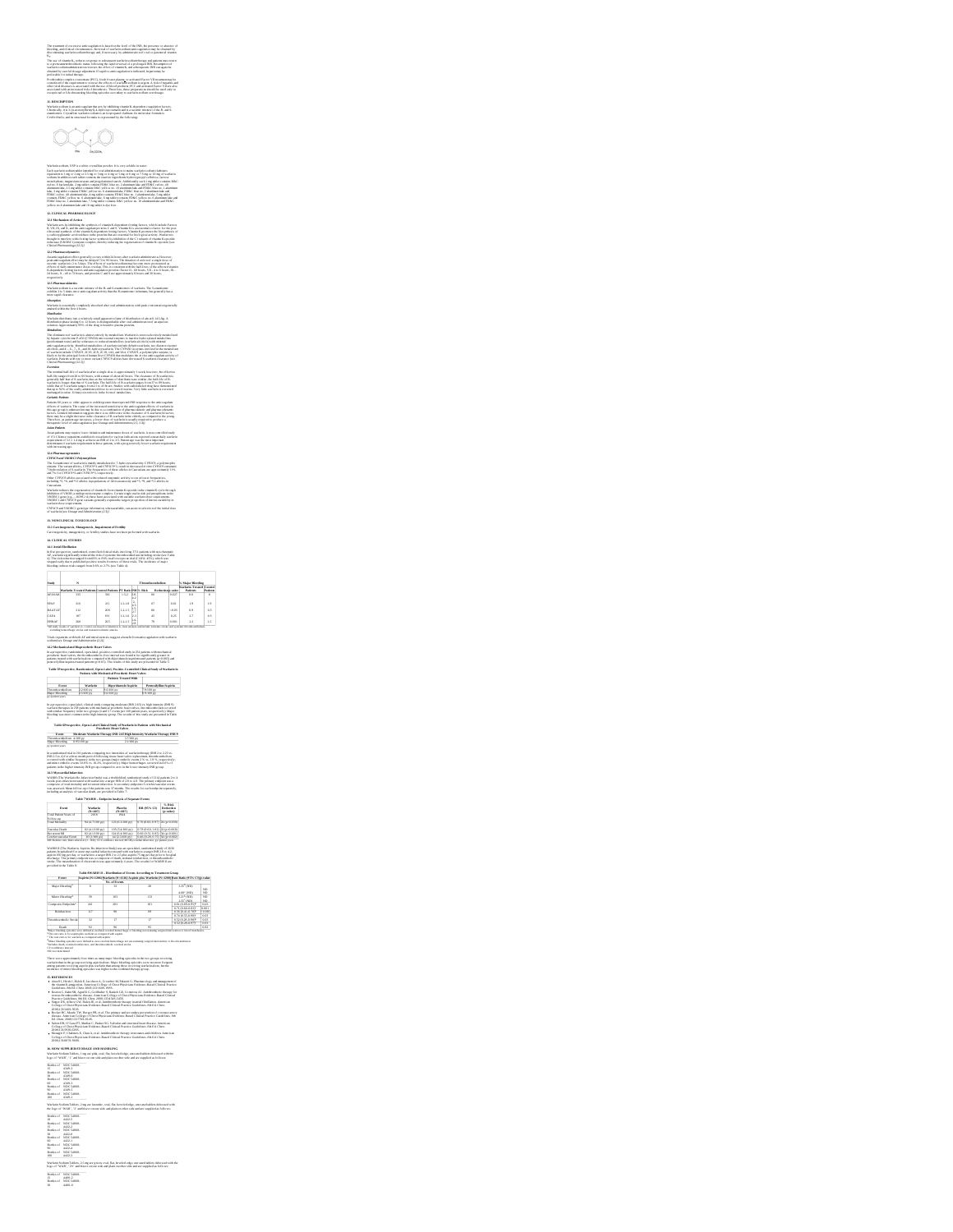wal, flat, beveled edge, uncoated tablets debossed with th

indeed to the Soliton<br>Bander of the Soliton Control of the Soliton Control of the Soliton Control of the Soliton<br>Bander of the Soliton Control of the Soliton Control of the sympathing detection<br>Bander of the Soliton Contr

Warfarin Sodium Tablets,4 mg are blue, oval, flat, beveled edge, uncoated tablets debossed with the logo of'WAR', '4' and bisect on one side and plain on other side and are supplied as follows:

Bottles of 15 NDC 54868-<br>Bottles of 30 NDC 54868-<br>30 Nottles of 15 NDC 54868-<br>60 NDC 54868- 4402-2<br>Bottles of 1002-1<br>Bottles of 1002-1

 $\begin{minipage}[t]{0.9\textwidth}\begin{minipage}[t]{0.9\textwidth}\begin{minipage}[t]{0.9\textwidth}\begin{minipage}[t]{0.9\textwidth}\begin{minipage}[t]{0.9\textwidth}\begin{minipage}[t]{0.9\textwidth}\begin{minipage}[t]{0.9\textwidth}\begin{minipage}[t]{0.9\textwidth}\begin{minipage}[t]{0.9\textwidth}\begin{minipage}[t]{0.9\textwidth}\begin{minipage}[t]{0.9\textwidth}\begin{minipage}[t]{0.9\textwidth}\begin{minipage}[t]{0.9\textwidth}\begin{minipage}[t]{0.9\textwidth}\begin{minipage}[t]{0$ 

Bookshope of the particular<br>the first control of the control of the control of the control of the<br>space of the control of the control of the control of the control of<br>the control of the control of the control of the contr

, the interesting function of the spin state of the spin state and the spin state of the spin state of the spin state of the spin state of the spin state of the spin state of the spin state of the spin state of the spin s

provider about all of your health conditions. **you are pregnant unless you have a mechanical heart valve. Warfarin** sodium maycause birth defects, miscarriage, or death ofyour unborn baby. you are allergic to warfarin orany ofthe other ingredients in warfarin sodium. **See the end of this leaflet for a complete list of ingredients in warfarin sodium. What should I tellmy healthcare provider before taking warfarin sodium?** Before you take warfarin sodium, tell your healthcare provider if you: have bleeding problems fall often have liver or kidney problems have high blood pressure have a heart problem called congestive heart failure have diabetes plan to have any surgery ora dental procedure have any other medical conditions are pregnant or plan to become pregnant. See "**Who should nottake warfarin sodium?"** are breastfeeding. You and your healthcare provider should decide ifyou will take warfarin sodium and breastfeed. Tell all of your healthcare providers and dentists that you are taking warfarin sodium. They should talk to the healthcare provider who prescribed warfarin sodium for you before you have **any** surgery ordental procedure. Your warfarin sodium may need to be stopped for <sup>a</sup> short time or your may need your dose adjusted. **Tell your healthcare provider about all the medicines you take**, including prescription and non- prescription medicines, vitamins, and herbal supplements. Some ofyour other medicines may affect the way warfarin sodium works. Certain medicines may increase your risk ofbleeding. See "**What is the most important information I should know aboutwarfarin sodium?"** Know the medicines you take. Keep a listof them to show your healthcare provider and pharmacist when you geta new medicine. **How should I take warfarin sodium? Take warfarin sodium exactly as pres cribed.** Your healthcare provider will adjust your dose from time to time depending on your response to warfarin sodium. **You must have regular blood tests and visits with your healthcare provider to monitor your condition. If you miss <sup>a</sup> dos <sup>e</sup> of warfarin sodium**, **call your healthcare provider.** Take the dose as soon aspossible on the same day. **Do not** take <sup>a</sup> double dose of warfarin sodium the next day to make up fora missed dose. Call your healthcare provider right away ifyou: • take too much warfarin sodium • are sick with diarrhea, an infection, or have a fever • fall or injure yourself, especially ifyou hit your head. Your healthcare provider may need to check you **What should I avoid while taking warfarin sodium?** Do notdo any activity orsport that may cause a serious injury. **What are the possible side effects of warfarin sodium? Warfarin sodium may caus e serious side effects including:** See "**What is the most important information I should know aboutwarfarin sodium?" Death of skin tissue (skin necrosis or gangrene).** This can happen soon after starting warfarin sodium. It happens because blood clots form and block blood flow to an area ofyour body. Call your healthcare provider right away ifyou have pain, color, or temperature change to any area of your body. You may need medical care right away to prevent death orloss (amputation) of your affected body part. **"Purple toes syndrome."** Callyour healthcare provider right away if you have pain in your toes and they look purple in color or dark in color. Tell your healthcare provider if you have any side effect that bothers you ordoes not go away. These are notall of the side effects of warfarin sodium. For more information, ask your healthcare

produce a physicial state and and about the first line and paper calculates in The and the state of the state of the state of the state of the state of the state of the state of the state of the state of the state of the

 $\frac{\sum_{i=1}^{n} \sum_{j=1}^{n} \sum_{j=1}^{n} \sum_{j=1}^{n} \sum_{j=1}^{n} \sum_{j=1}^{n} \sum_{j=1}^{n} \sum_{j=1}^{n} \sum_{j=1}^{n} \sum_{j=1}^{n} \sum_{j=1}^{n} \sum_{j=1}^{n} \sum_{j=1}^{n} \sum_{j=1}^{n} \sum_{j=1}^{n} \sum_{j=1}^{n} \sum_{j=1}^{n} \sum_{j=1}^{n} \sum_{j=1}^{n} \sum_{j=1}^{n} \sum_{j=1}^{n} \sum_{j=1}^{$ 

R<sub>2</sub> only

Warfarin Sodium Tablets USP, 2 mg<br>R<sub>a</sub> only

Warfarin Sodium Tablets USP, 2.5 mg<br>R<sub>a</sub> only

Warfarin Sodium Tablets USP, 3 mg<br>R<sub>a</sub> only